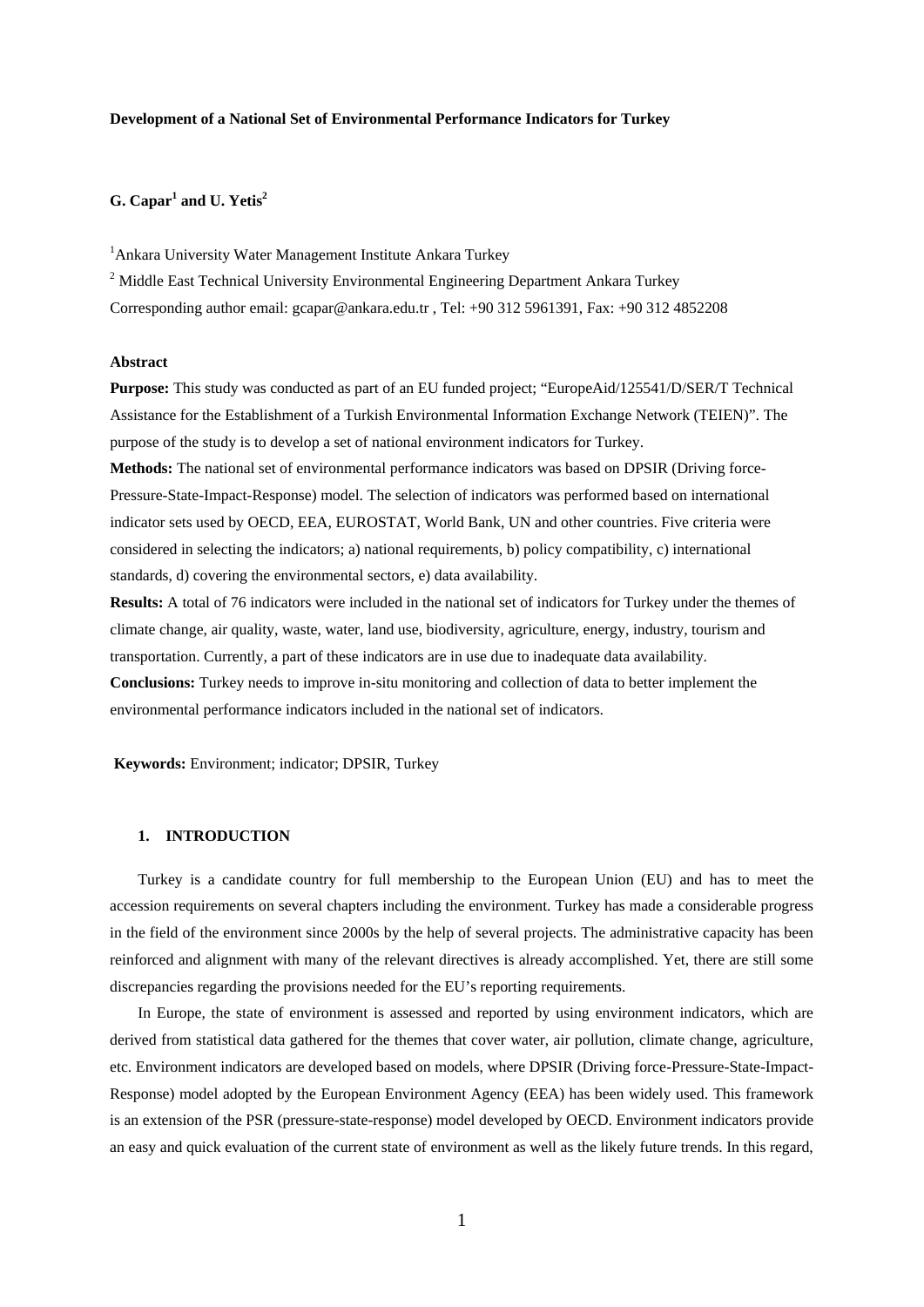environment indicators are very useful as they create a common language among different stakeholders of a community; that is policy makers, scientists and the public.

In Turkey, the effective use and protection of natural resources is essential due to population increase, rapid urbanization and industrialization. In terms of water issue, annual available water potential per capita has dropped from 4000  $m<sup>3</sup>$  to around 1500  $m<sup>3</sup>$  in the last 50 years. Therefore, Turkey is categorized as a country having "water shortage". Furthermore, it is expected to decrease down to 1000  $\text{m}^3$  by 2030 due to population increase, which will cause Turkey to become a "water-poor" country. To this end, water indicators are extremely important in assessing the current state and future trends of the quality and quantity of our water resources as they are expected to help policy makers make right decisions for efficient management of our water resources. Similar information can be drawn from statistical data for other themes such as climate change, air quality, waste, biodiversity, etc. This study deals with development of a national set of environmental performance indicators for Turkey, in an attempt to help the relevant governmental institutions to prepare the State of Environment Reports of Turkey and also perform their reporting obligations to EEA.

## **2. MATERIALS AND METHODS**

A proposal that can be specified as "a pool of indicators" has been made for Turkey by considering the national requirements, indicators used in international environmental indicator sets and in several countries, and the reporting obligations of Turkey. The selection of indicators was performed based on international indicator sets used by OECD, EEA, EUROSTAT, World Bank, UN and other countries. In selecting the most suitable set of indicators, Turkey's reporting obligations was also considered. Five criteria were considered in selecting environment indicators:

## **a) Reflecting the National Requirements**

All of the proposed indicators have been selected in a way that they will reflect the national requirements.

## **b) Policy Compatibility**

The indicator sets proposed to support the current environmental policies of Turkey have been realized based upon the relevant draft indicators prepared for UÇEP (National Environmental Action Plan) and the indicators being still used.

## **c) International Standards**

In order to constitute indicator sets that correspond to international indicator sets; the most common indicators have been specified through scanning the basic indicator sets used within the scope of EU, OECD and World Bank. In addition, the indicators being used by several countries such as Norway, Malta, Slovak Republic, Slovenia and UK have also been considered. Meanwhile, consideration was given to the selection of the indicators in response to the reporting obligations of Turkey.

#### **d) Covering the Environmental Sectors**

The indicators were proposed under the themes stated in Table 1, as these themes were accepted by the former Ministry of Environment and Forestry (MoEF) for the revised format of State of Environment Reports.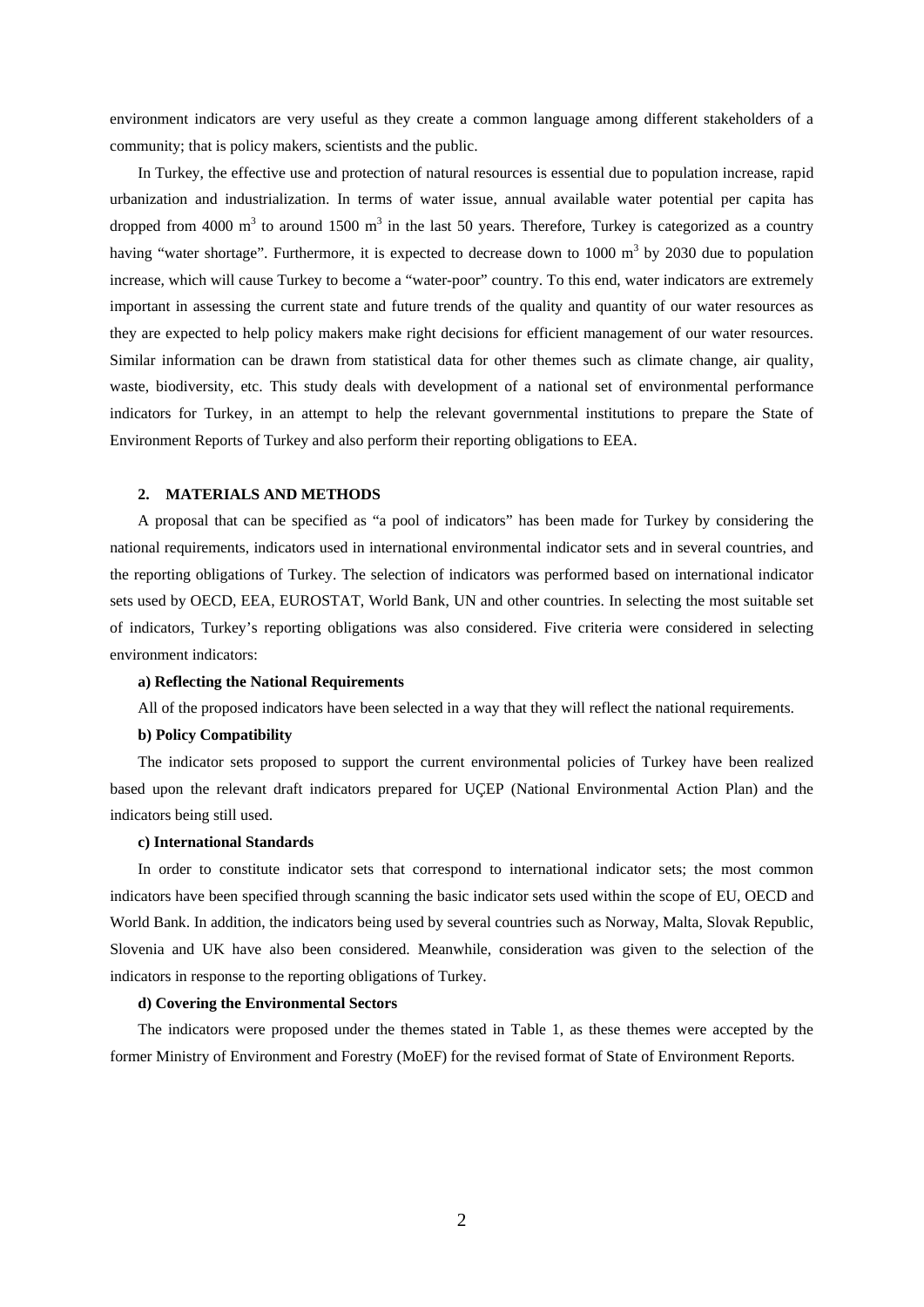|                  | <b>THEMES</b>                           |
|------------------|-----------------------------------------|
| 1.               | <b>Climate Change</b>                   |
| 2.               | Air Quality                             |
| 3.               | Water                                   |
| $\overline{4}$ . | Waste                                   |
| 5.               | Land Use                                |
| 6.               | Nature Conservation and Biodiversity    |
| 7.               | Energy                                  |
| 8.               | Agriculture                             |
| 9.               | Industry                                |
|                  | 10. Tourism                             |
|                  | 11. Transportation                      |
|                  | 12. Fisheries                           |
|                  | 13. Mining                              |
|                  | 14. Noise                               |
|                  | 15. Technological and Natural Disasters |

**Table 1.** The themes covered for the selected indicators

## **e) Data Availability**

Although data availability was taken as a criterion in selection of indicators, "presence of the data" has not been accepted as a basic criterion. The information whether the necessary data is present or not for the selected indicators under each theme and the information about the institution where these data are produced or present are given in a separate column in relevant tables. Even though the data is not present for a proposed indicator, it is anticipated that studies can be carried out to produce the data.

## **3. RESULTS AND DISCUSSION**

The indicators proposed under the selected themes are presented in Table 2. As it can be seen, a total of 76 indicators under all the themes are proposed. It is considered that the indicators proposed are appropriate for State of Environment Reports. The number of themes included is 15. The indicators have been determined by considering basically the indicators of OECD, EEA, EUROSTAT, World Bank, UN and other countries such as Norway, Malta, Ireland, Slovak Republic, Slovenia and UK. The reporting obligations of Turkey have been taken as another important criterion. Meanwhile, the indicator set which is still being used or planned to be used by the MoEF was also considered. For each selected indicator; the information about the required data, methodology and data availability were also determined (not included here).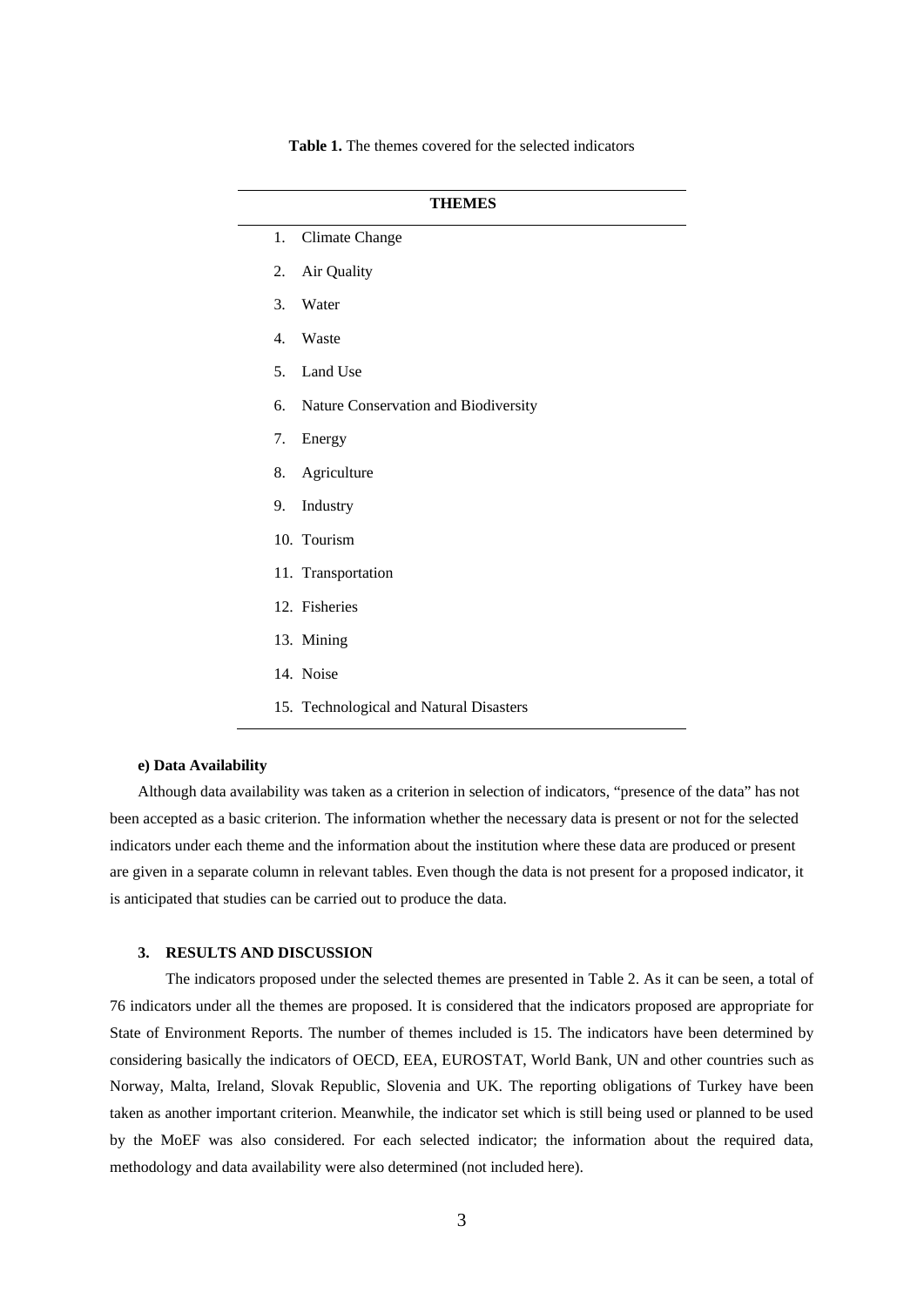| <b>Theme</b> | <b>Proposed Indicators</b> | <b>DPSIR Type</b>                                                                                                              |               |
|--------------|----------------------------|--------------------------------------------------------------------------------------------------------------------------------|---------------|
|              | <b>TR 001</b>              | Total Greenhouse Gas Emission (GHG) and Sectoral Distribution                                                                  | Pressure      |
|              | TR 002                     | Average Temperature                                                                                                            | <b>State</b>  |
|              | TR 003                     | Consumption of Ozone-Depleting Substances (ODS)                                                                                | Pressure      |
| Climate      | <b>TR 004</b>              | Precipitation                                                                                                                  |               |
| Change       | TR 005                     | $CO2$ Emission Per Capita                                                                                                      | Pressure      |
|              | <b>TR 006</b>              | Energy Consumption Intensity/Efficiency (Total Primary Energy<br>supply per unit of GDP or per capita)                         | Response      |
|              | TR 007                     | Fuel Consumption Per Capita for Highway Transportation                                                                         | Driving force |
|              | <b>TR 008</b>              | Sea Surface Temperature                                                                                                        |               |
|              | TR 009                     | <b>Emission of Acidifying Substances</b>                                                                                       | Pressure      |
|              | <b>TR 010</b>              | <b>Emission of Ozone Precursors</b>                                                                                            | Pressure      |
|              | TR 011                     | Emission of Primary Particulate Matter and Secondary Particulate<br><b>Matter Precursors</b>                                   | Pressure      |
|              | TR 012                     | Exposure to Air Pollutants at Levels Exceeding Standard Limits in<br>Urban Areas, SO <sub>2</sub>                              | Pressure      |
| Air          | TR 013                     | Exposure to Air Pollutants at Levels Exceeding Standard Limits in<br>Urban Areas, Particulate Matter                           | <b>State</b>  |
| Quality      | <b>TR 014</b>              | Exposure to Air Pollutants at Levels Exceeding Standard Limits in<br>Urban Areas, $NO2$                                        | <b>State</b>  |
|              | TR 015                     | Sources of Air Pollution                                                                                                       | Driving force |
|              | TR 016                     | Concentrations of Lead, Benzene, CO, O <sub>3</sub> , Arsenic, Cadmium,<br>Mercury, Nickel and PAHs at Province/District Level | <b>State</b>  |
|              | TR 017                     | Air Pollutants in Urban Areas: $NO_x$ ; Particulate Matter, $SO_2$                                                             | <b>State</b>  |
|              | TR 018                     | Air Pollutant Emissions from Transportation                                                                                    |               |
|              | TR 019                     | Percentage of Annual Water Use from Renewable Sources                                                                          | Pressure      |
|              | TR 020                     | Water use Per Capita                                                                                                           | Pressure      |
|              | TR 021                     | Nutrients in Freshwater Sources                                                                                                | Durum         |
|              | TR 022                     | Oxygen Consuming Substances in Rivers                                                                                          | State         |
| Water        | TR 023                     | Population Connected to Waste Water Treatment Facilities                                                                       | Response      |
|              | TR 024                     | <b>Bathing Water Quality</b>                                                                                                   | State         |
|              | TR 025                     | Nutrients in Coastal and Sea Water                                                                                             | State         |
|              | TR 026                     | Chlorophyll- A in Coastal and Sea Water                                                                                        | <b>State</b>  |

| Table 2. Set of Environmental Indicators Proposed for Turkey |  |  |
|--------------------------------------------------------------|--|--|
|--------------------------------------------------------------|--|--|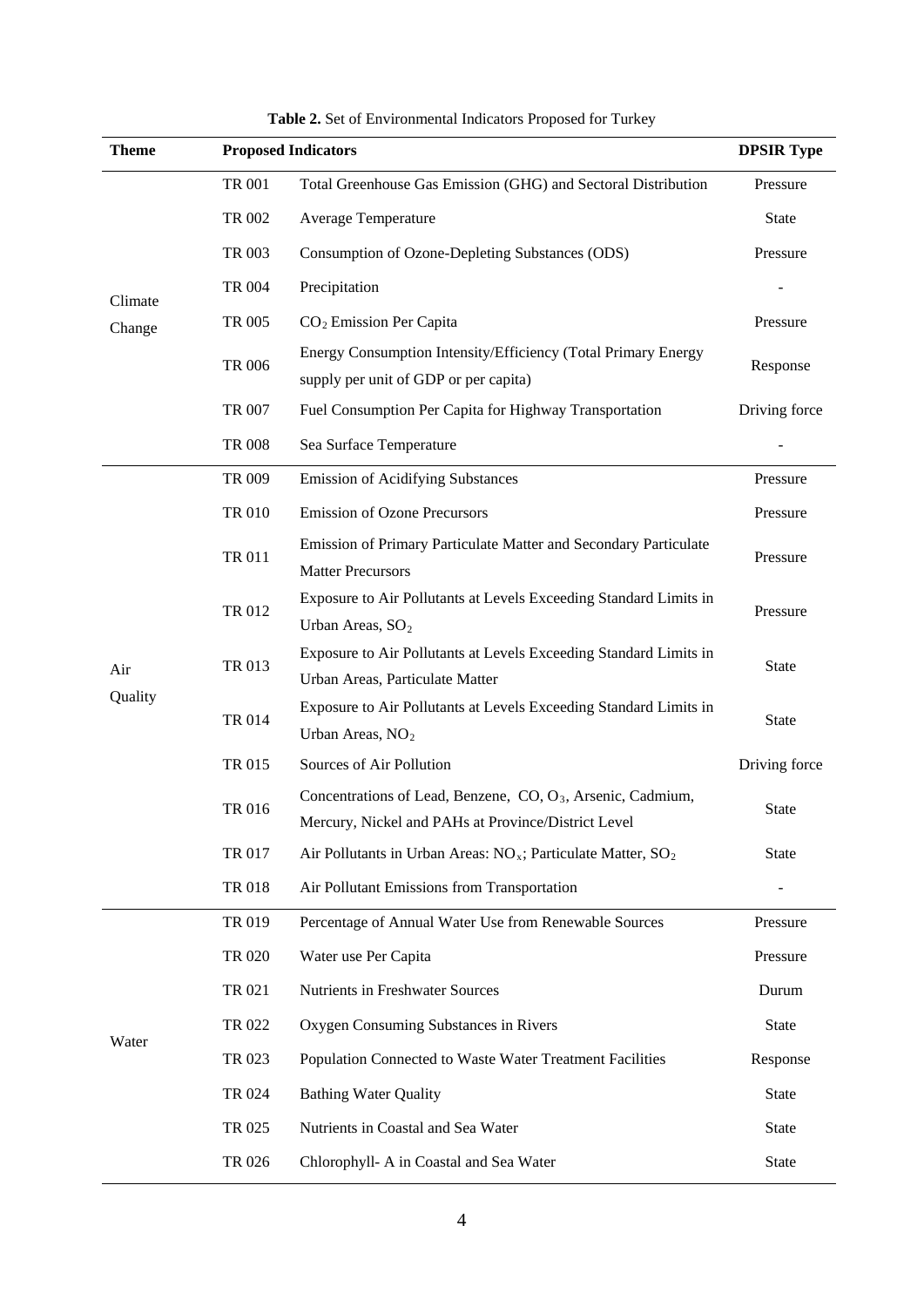|                     | TR 027        | Amount of Urban Solid Waste Produced                                                     | Driving force |
|---------------------|---------------|------------------------------------------------------------------------------------------|---------------|
|                     | TR 028        | Amount of Urban Solid Waste Collected                                                    | Response      |
|                     | TR 029        | Urban Solid Waste Landfilled                                                             | Response      |
| Waste               | <b>TR 030</b> | <b>Waste Recycling Ratio</b>                                                             | Response      |
|                     | TR 031        | Production and Recycling of Packaging Waste                                              | Response      |
|                     | TR 032        | Medical Waste Collected Separately                                                       | Response      |
|                     | TR 033        | Land Take                                                                                | Pressure      |
| Land Use            | TR 034        | General Distribution of Land Cover                                                       | Driving force |
|                     | TR 035        | Agricultural Lands in Danger of Erosion                                                  | <b>State</b>  |
| Nature              | TR 036        | The Ratio of Total Number of Endangered Species to the Total<br>Number of Native Species | Response      |
| Conservation        | TR 037        | Protected Areas for Biodiversity                                                         | Response      |
| and<br>Biodiversity | TR 038        | Change in Bird Population                                                                | <b>State</b>  |
|                     | TR 039        | <b>Endemism Ratio</b>                                                                    | <b>State</b>  |
|                     | TR 040        | Primary Energy Consumption by Fuel Type                                                  | Driving force |
|                     | TR 041        | <b>Total Primary Energy Consumption</b>                                                  | Pressure      |
|                     | TR 042        | <b>Energy Consumption by Sector</b>                                                      | Driving force |
| Energy              | TR 043        | Share of Renewable Energy Consumption in Total Energy                                    | Response      |
|                     |               | Consumption                                                                              |               |
|                     | <b>TR 044</b> | Share of Renewable Electricity Production in Electricity<br>Consumption                  | Response      |
|                     | TR 045        | Area Under Organic Farming                                                               | Response      |
|                     | TR 046        | Cultivated Land Per Capita                                                               | <b>State</b>  |
| Agriculture         | TR 047        | Productivity in Agriculture                                                              | Response      |
|                     | TR 048        | Amount of Synthetic Fertilizer Consumed in Agricultural Sector                           | Pressure      |
|                     | TR 049        | Total Pesticides Used in Agriculture                                                     | Pressure      |
|                     | TR 050        | <b>Gross Nutrient Balance</b>                                                            | Pressure      |
|                     | TR 051        | Amount of Industrial Waste Recycled and Disposed                                         | Pressure      |
| Industry            | TR 052        | <b>Industrial Hazardous Waste Generation</b>                                             | Pressure      |
|                     | TR 053        | The number of Industrial Establishments having Environmental<br>Management System        | Response      |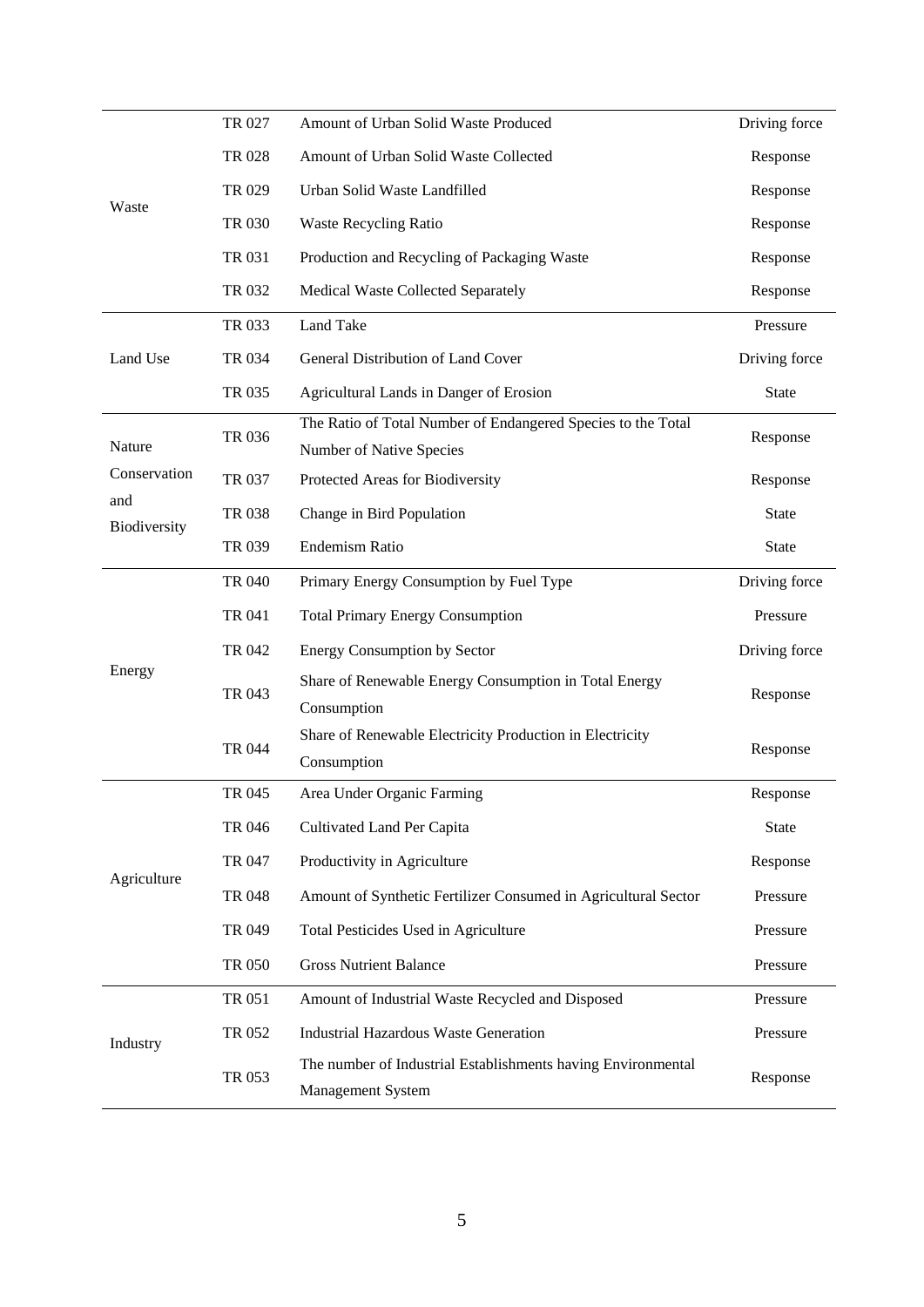| Tourism          | TR 054        | The Number of Foreign Tourist Overnights Per Coastline as Km<br>and Per Coastal Area as Km <sup>2</sup> Per Year | Pressure      |
|------------------|---------------|------------------------------------------------------------------------------------------------------------------|---------------|
|                  | TR 055        | Expenditures for Improving Tourism, TL or $\Theta$ year                                                          | Pressure      |
|                  | TR 056        | Technological Accidents and the Results by Types                                                                 | Pressure      |
|                  | TR 057        | Number of Beds per 100 Settled People                                                                            | Pressure      |
|                  | <b>TR 058</b> | The Number of Beaches and Marinas with Blue Flag                                                                 | <b>State</b>  |
|                  | TR 059        | <b>Freight Transportation Demand</b>                                                                             | Driving force |
|                  | TR 060        | <b>Passenger Transportation Demand</b>                                                                           | Driving force |
|                  | TR 061        | Use of Alternative Fuels in Highway Transportation                                                               | Response      |
| Transportation   | TR 062        | Average Age of the Vehicle Fleet                                                                                 | Pressure      |
|                  | TR 063        | Passenger Transportation by Types                                                                                | Driving force |
|                  | TR 064        | <b>Freight Transportation Types</b>                                                                              | Driving force |
|                  | TR 065        | Death in Traffic Accidents                                                                                       | <b>State</b>  |
|                  | <b>TR 066</b> | Fishing per Major Fish Groups                                                                                    | Pressure      |
| Fishery          | TR 067        | <b>Aquaculture Production</b>                                                                                    | Pressure      |
|                  | TR 068        | <b>Fishing Fleet Capacity</b>                                                                                    | Pressure      |
| Mining           | TR 069        | The Number and Area of Mines                                                                                     | Pressure      |
|                  | TR 070        | The Ratio of Mines and Numbers of Service Area Rehabilitated<br>after Operation                                  | Response      |
|                  | TR 071        | Contribution of Mining to GDP                                                                                    | Pressure      |
|                  | TR 072        | The Ratio of Population Exposed to Traffic Noise                                                                 | Impact        |
| Noise            | TR 073        | The Ratios of Population Exposed to Different Noise Sources<br>Higher than 55 dB                                 | Impact        |
| Technological    | TR 074        | Forest Land Lost due to Fire                                                                                     | <b>State</b>  |
| and Natural      | TR 075        | Financial Loss by Type of Natural Disaster                                                                       | Impact        |
| <b>Disasters</b> | TR 076        | Technological Accidents and the Results by Types                                                                 | Pressure      |

The tentative pool of environmental performance indicators will enable MoEF to choose the most frequently used environmental indicators for different purposes. At that stage, after an evaluation to be done by the former MoEF, it was suggested to choose the most appropriate pool for Turkey. Among the pool indicators to be selected, it would be appropriate to determine a sub-set by the Ministry, to be used as a key indicator set. As it can be seen, the proposed indicator set will serve as a basis for the use of indicators to satisfy the purposes attributed to the environment, such as to prepare state of environment reports at both provincial and national levels or to prepare thematic publications about environmental issues.